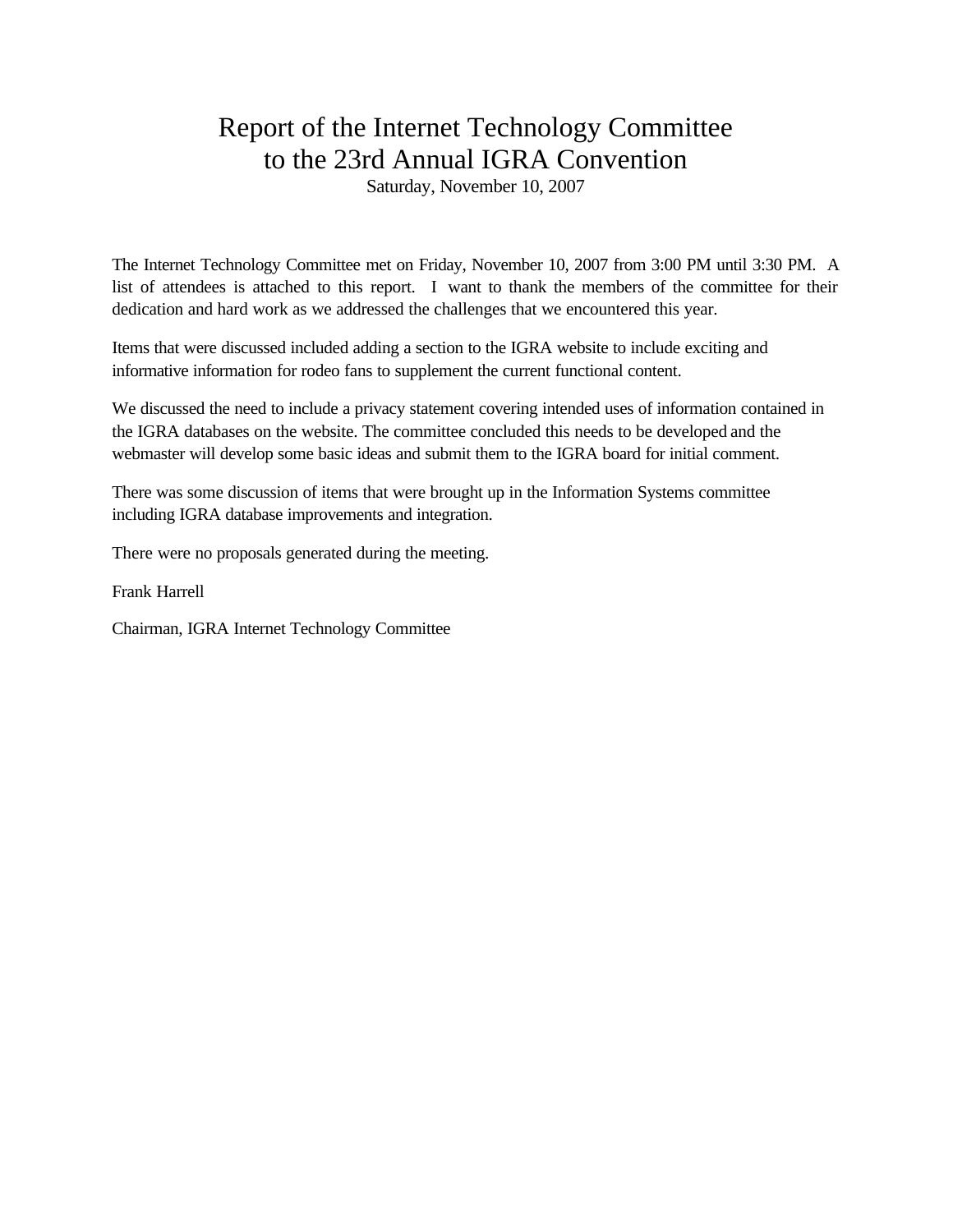| In attendance          | Association  | Voting          |
|------------------------|--------------|-----------------|
| <b>Frank Harrell</b>   | <b>IGRA</b>  | Committee chair |
| <b>Walker Crawford</b> | <b>NSGRA</b> | X               |
| Chris Maurizio         | <b>LGRA</b>  | X               |
| Sandy Bidwell          | <b>DSRA</b>  | X               |
| Kurt Reid              | <b>HGRA</b>  | X               |
| John Carpenter         | <b>AGRA</b>  | X               |
| Eric Hanson            | <b>GSGRA</b> | X               |
| <b>Shane Anderson</b>  | <b>ARGRA</b> |                 |
| <b>Larry Lindstrom</b> | <b>IGRA</b>  |                 |
| <b>Shelley Foster</b>  | <b>HGRA</b>  |                 |
| Randy Edlin            | <b>TGRA</b>  | X               |
| Lorrie Murphy          | <b>ARGRA</b> | X               |
| Ian Bowles             | <b>CCGRA</b> | X               |
| <b>Kelly Peebles</b>   | <b>NMGRA</b> | X               |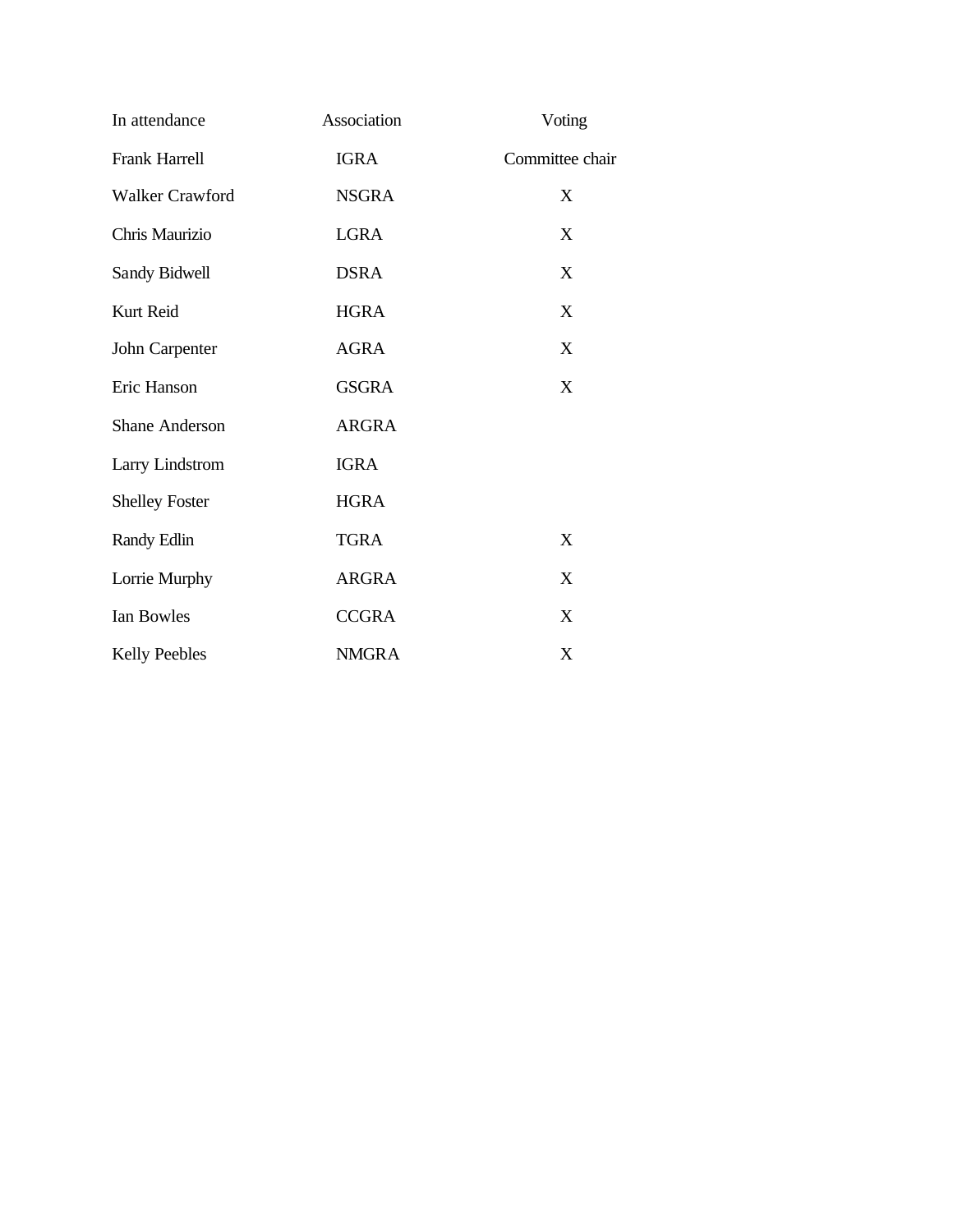